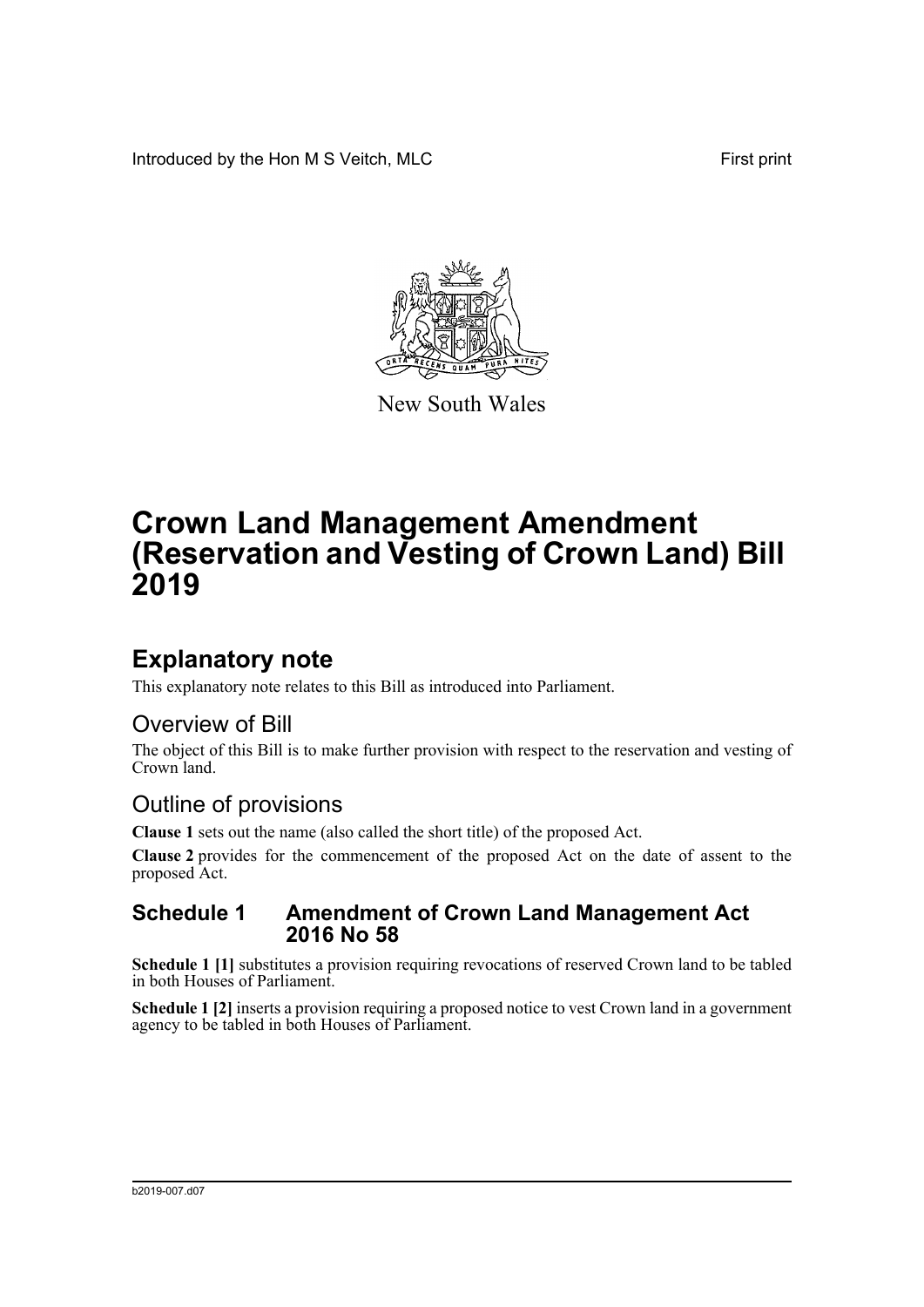Introduced by the Hon M S Veitch, MLC First print



New South Wales

# **Crown Land Management Amendment (Reservation and Vesting of Crown Land) Bill 2019**

## **Contents**

| Schedule 1 | Amendment of Crown Land Management Act 2016 No 58 |      |
|------------|---------------------------------------------------|------|
|            | 2 Commencement                                    |      |
|            | Name of Act                                       |      |
|            |                                                   | Page |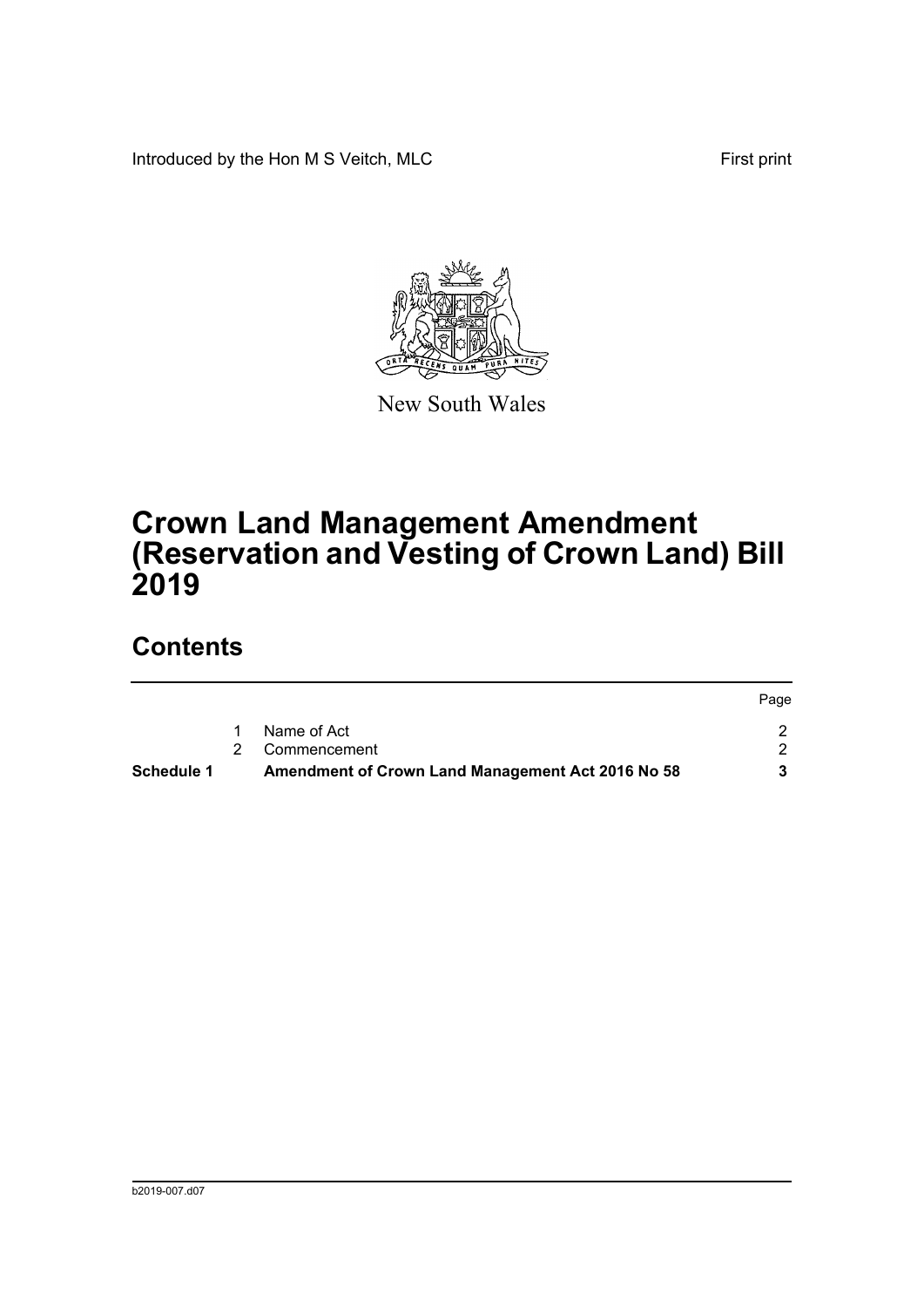

New South Wales

# **Crown Land Management Amendment (Reservation and Vesting of Crown Land) Bill 2019**

No , 2019

#### **A Bill for**

An Act to amend the *Crown Land Management Act 2016* to make further provision with respect to the reservation and vesting of Crown land.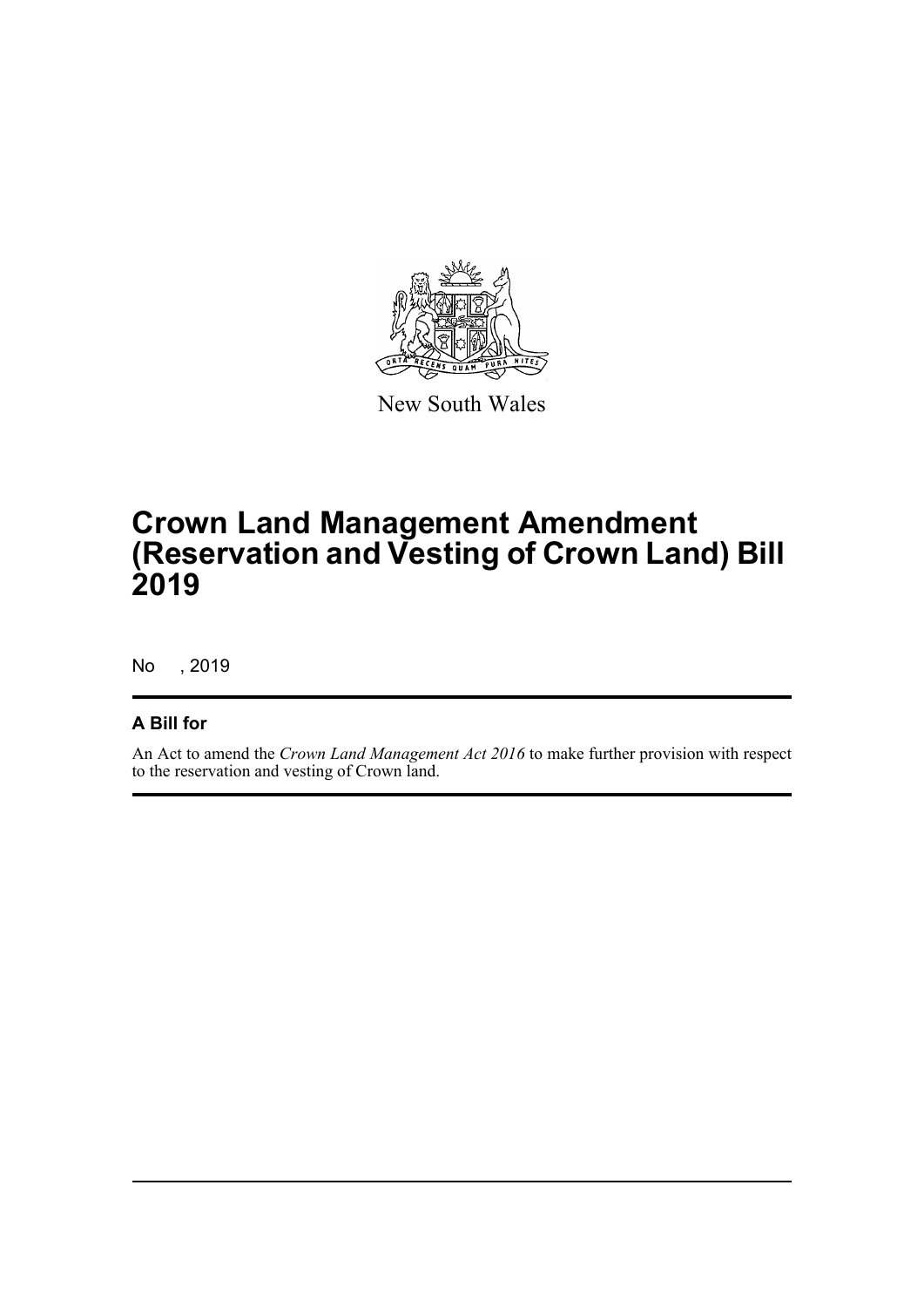Crown Land Management Amendment (Reservation and Vesting of Crown Land) Bill 2019 [NSW]

<span id="page-3-1"></span><span id="page-3-0"></span>

| The Legislature of New South Wales enacts:                                                           |                |
|------------------------------------------------------------------------------------------------------|----------------|
| Name of Act                                                                                          | $\overline{2}$ |
| This Act is the Crown Land Management Amendment (Reservation and Vesting of<br>Crown Land) Act 2019. | 3<br>4         |
| Commencement                                                                                         | 5              |
| This Act commences on the date of assent to this Act.                                                | 6              |
|                                                                                                      |                |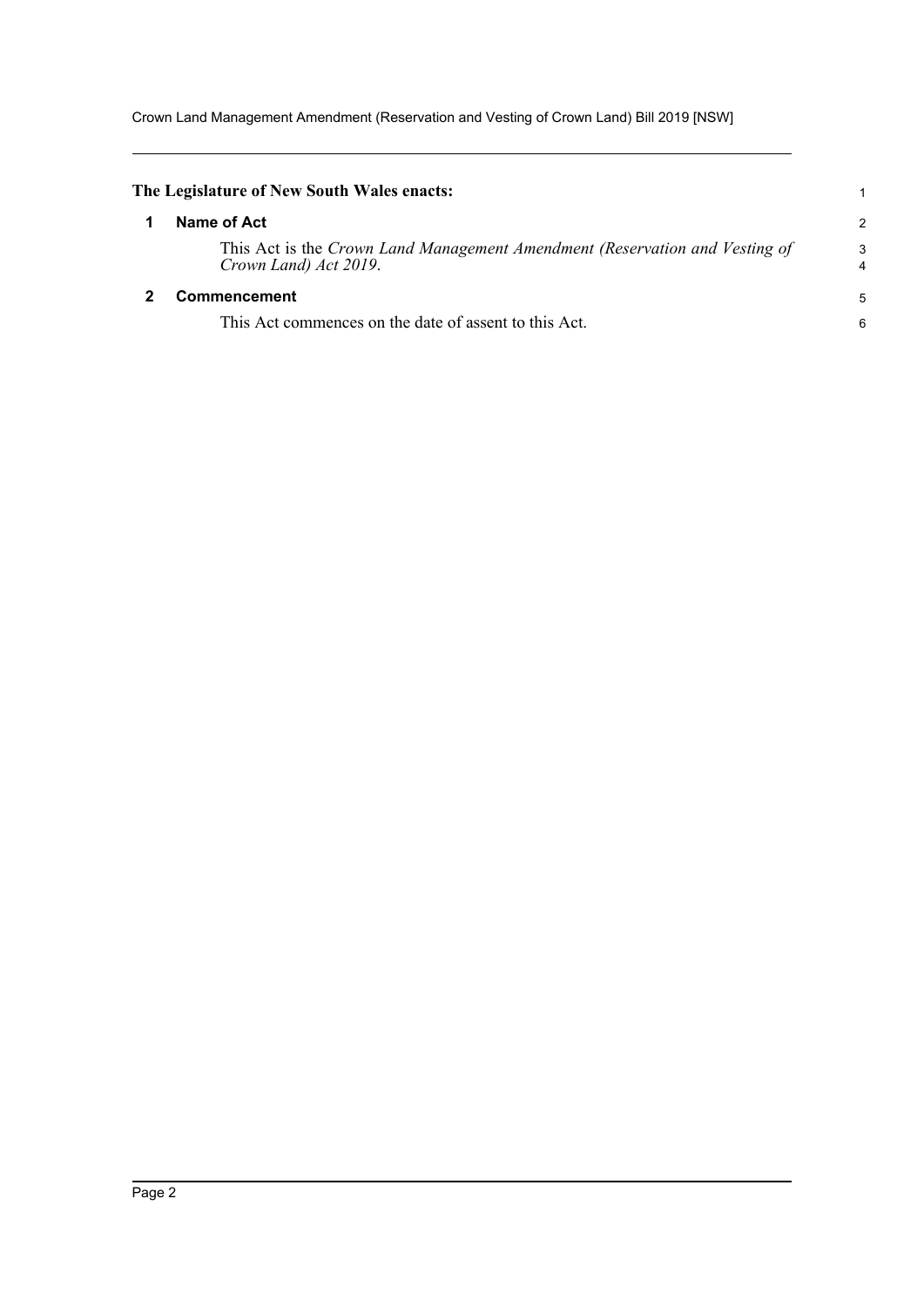<span id="page-4-0"></span>

|       | <b>Schedule 1</b> |                                               |                            | <b>Amendment of Crown Land Management Act</b><br>2016 No 58                                                                                                                                                                | 1<br>$\overline{2}$  |  |
|-------|-------------------|-----------------------------------------------|----------------------------|----------------------------------------------------------------------------------------------------------------------------------------------------------------------------------------------------------------------------|----------------------|--|
| [1]   |                   | Section 2.11                                  |                            |                                                                                                                                                                                                                            | 3                    |  |
|       |                   | Omit the section. Insert instead:             |                            |                                                                                                                                                                                                                            |                      |  |
|       | 2.11              | <b>Revocation of reservation</b>              |                            |                                                                                                                                                                                                                            | 5                    |  |
|       |                   | (1)                                           |                            | The Minister may, by notice published in the Gazette, revoke the reservation<br>(or part of the reservation) of reserved Crown land.                                                                                       | 6<br>$\overline{7}$  |  |
|       |                   | (2)                                           |                            | However, a notice revoking a reservation must not be published unless:                                                                                                                                                     | 8                    |  |
|       |                   |                                               | (a)                        | the Minister has caused a proposal to revoke the reservation to be<br>published in the Gazette (the <i>revocation proposal</i> ), and                                                                                      | 9<br>10              |  |
|       |                   |                                               | (b)                        | a copy of the revocation proposal is tabled in each House of Parliament<br>within 10 sitting days after its publication, and                                                                                               | 11<br>12             |  |
|       |                   |                                               | (c)                        | notice of a resolution disallowing the revocation proposal is not duly<br>given under subsections $(3)$ and $(4)$ or, if it is, the resolution is not<br>passed or the notice of the resolution is withdrawn or lapses.    | 13<br>14<br>15       |  |
|       |                   | (3)                                           |                            | Either House of Parliament may pass a resolution disallowing the revocation<br>proposal after the copy of the proposal is tabled in that House.                                                                            | 16<br>17             |  |
|       |                   | (4)                                           |                            | Notice of a disallowance resolution must be given within 14 sitting days after<br>the revocation proposal is tabled in the House.                                                                                          | 18<br>19             |  |
|       |                   | (5)                                           |                            | A reservation of land may be revoked even if:                                                                                                                                                                              | 20                   |  |
|       |                   |                                               | (a)                        | after reservation, a Crown grant has issued or a folio of the Register has<br>been or is created, or                                                                                                                       | 21<br>22             |  |
|       |                   |                                               | (b)                        | before reservation, the land had been alienated by the Crown and<br>subsequently resumed, purchased or acquired in any other way by the<br>Crown.                                                                          | 23<br>24<br>25       |  |
|       |                   | (6)                                           |                            | This section extends to land that has ceased to be Crown land but remains<br>subject to a reservation.                                                                                                                     | 26<br>27             |  |
| $[2]$ |                   | <b>Section 4.12A</b>                          |                            |                                                                                                                                                                                                                            | 28                   |  |
|       |                   |                                               | Insert after section 4.12: |                                                                                                                                                                                                                            | 29                   |  |
|       | 4.12A             | Vesting proposal must be tabled in Parliament |                            |                                                                                                                                                                                                                            | 30                   |  |
|       |                   | (1)                                           |                            | A government agency vesting notice must not be published unless:                                                                                                                                                           | 31                   |  |
|       |                   |                                               | (a)                        | the Minister has caused a proposal to vest the specified transferable<br>Crown land in the government agency (including reasons for the<br>proposed vesting) to be published in the Gazette (the vesting proposal),<br>and | 32<br>33<br>34<br>35 |  |
|       |                   |                                               | (b)                        | a copy of the vesting proposal is tabled in each House of Parliament<br>within 10 sitting days after its publication, and                                                                                                  | 36<br>37             |  |